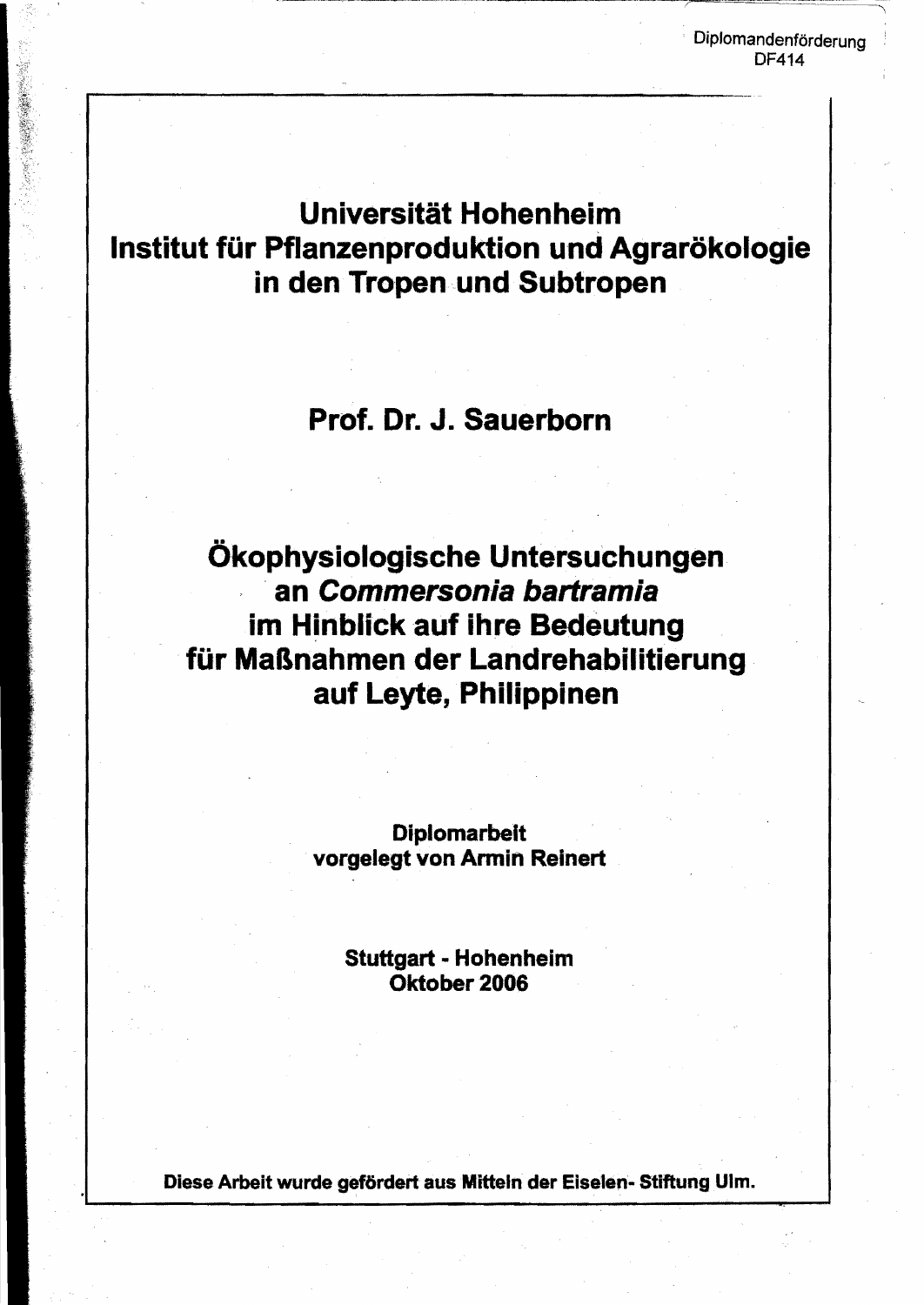### **Abstact (english)**

#### 1. Introduction

Due to poverty, Population pressure, because of commercial felling and lack of available country for agricultural production on the Philippines, the forest stands dramatically sunk. The island Leyte can thereby exemplary be consulted for excessive resources use and degradation of areas. Large areas are covered by degraded lea and unproductive Coconut plantations. In this way se rious ecological and sozio economic consequences arise.

In order to protect already degraded areas against fire and to recirculate them to use, afforestati on and Agro- Forest- Systems are propagated.

The establishment of such a system is interfered through the grass- vegetation of the degraded areas, frequently *Imperata cylindrica*, because there, the microclimate and the competition conditions for other species are very unfavorable. 1. *cylindrica* can however be controlled by shading through tree plantations. In a first step it is important to create a mircoclimate that makes the es tablishment of valuable primary forest tree species possible. In this case pioneer tree species has to be conisidered, because they naturally establish and colonize open habitats.

In this work it is to be clarified whether C. *bartrmia* as a new pioneer tree species can be used in such a system. Therefor the ability to create a suitable microclimate where unproductive grass land can not survive, however for productive species a suitable climate prevails, needs to be aquired. Additionally the conditions for a controlled germination and for raising them in tree plantations ascertained.

For these researches the area of the 'Cienda - San Vicente Farmers Community' (Barangay Gabas) on the island Leyte, Philippines were selected. First the fructiferous C. *bartramia* individu als were seized. Four existing large *Commersonia bartramia* populations could be identified.

#### 2. Light measurements

For determination of the microclimate, PAR (Photosynthetically Active radiation) - and humidity - measuring sensors became used, measuring the PPFD (Photosynthetically Active photon flux Density) in  $\mu$ mol/m2s and respectively the rel. humidity in %. The microclimate were measured under C. *bartramia* individuals, on 1. *cylindrica* areas, as well as in an already established Rain-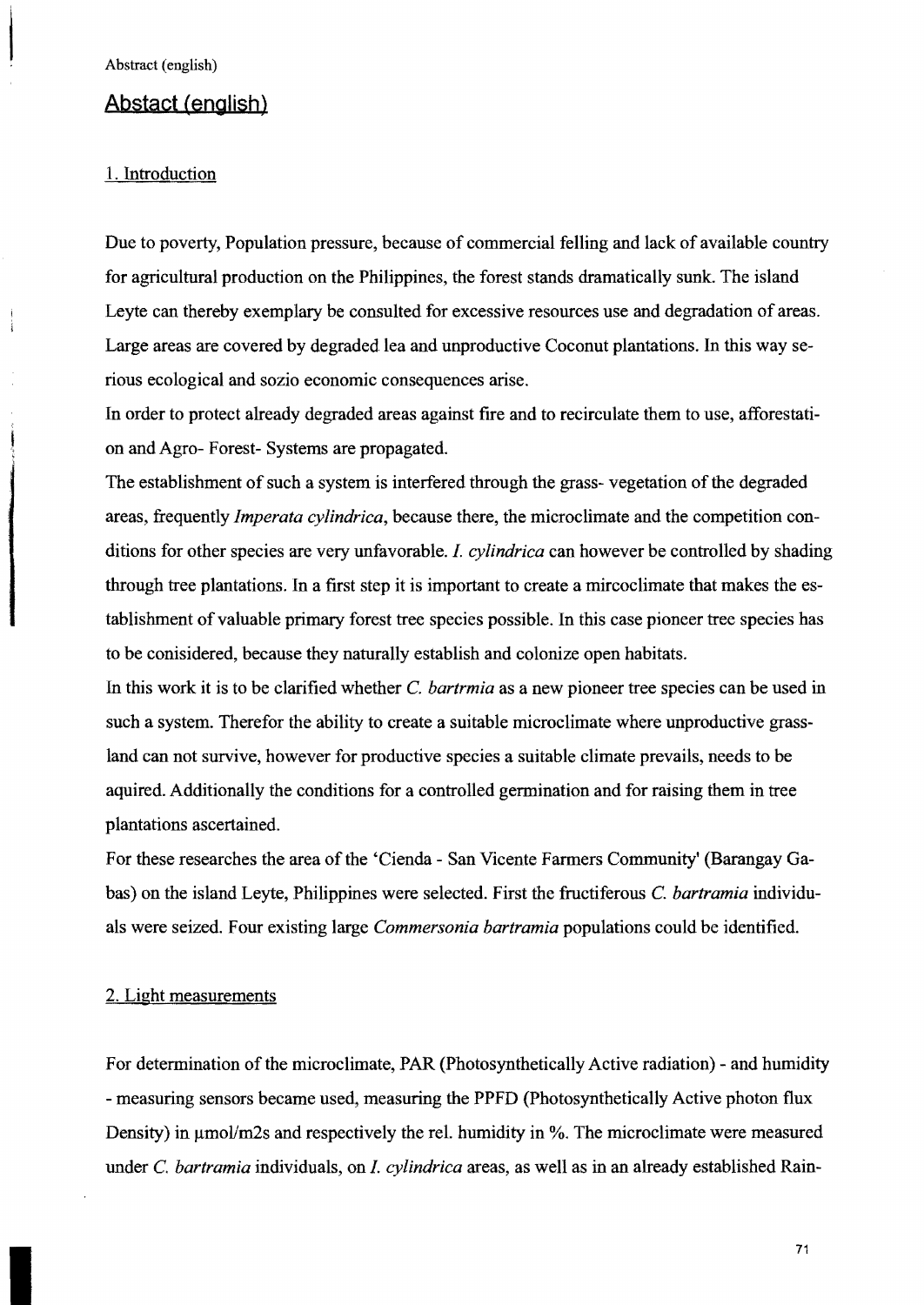#### Abstract (english)

#### **forestation** Area.

The mathematical average values of the shading intensity (intensity of the PPFD after shining through the leafy canopy) of the PPFD measurements under C, *bartramia* are with approx. 35% around for instance a third more badly, than the locations in the Rainforestation Area with approx. 12%. As reference value a measurement on a 100 - 200  $m<sup>2</sup>$  a clearing were chosen. By comparing the values with other light measurements from the literature however, it can be said that these values are around the factor ten too high, taking the irradiation over the canopy as 100% reference value and not as in this work, in a clearing.

In this case the measured PPFD in the Rainforestation - Area would be comparably with values in the understory of comparatively intact tropical rain forests from the literature (approx. 1 - 2% PPFD). So it could apply that those Rainforestation Area with an age of seven years exhibits a similar shading potential, as an understory in a relatively unaffected tropical Rain forest. Likewise the values for the measurements under C. *bartramia* would be with only 3.5% PPFD only twice as high as in the understory, and therewith for one relatively isolated standing tree comparatively well.

In the literature it is said that the light intensity must be lowered under 20%, in order that *1. cylindrica* loses significantly biomass. Given that the absolute irradiation height is not indica ted, the results can be transferred only with difficulty.

To strong irradiation leads to Photoinhibition and is damaging the plant, the critical value is thereby by shade- tolerant plants (approx. 500  $\mu$ mol/m2s) lower than by shade-intolerant (approx. 1500  $\mu$ mol/m2s), which additionally often possess a higher point of light compensation. Thus it is important to know, which irradiation heights reach the soil. It is well-known that the developing of*1.cylindrica* in the shade is more weakly and less Biomass is synthesised. On areas on those 1. *cylindrica* mainly grew, were 30% ofthe measured irradiation over 1000  $\mu$ mol/m<sup>2</sup>s. On areas with only few, respectively no *I. cylindrica* vegetation 5% of the measurements were average over  $1000 \mu m$ ol/m2s respectively almost none the measurements (2%). On the other hand there are usually irradiation heights of highest  $100 \mu \text{mol/m2s}$  given (point of light compensation). Therefore it can be that it is important for the repel of *I. cylindrica*, that the understory is protected by the leafy canopy against a PPFD of over 1000  $\mu$ mol/m2s, and thus shade-tolerant species can win the upper hand over 1. *cylindrica.*